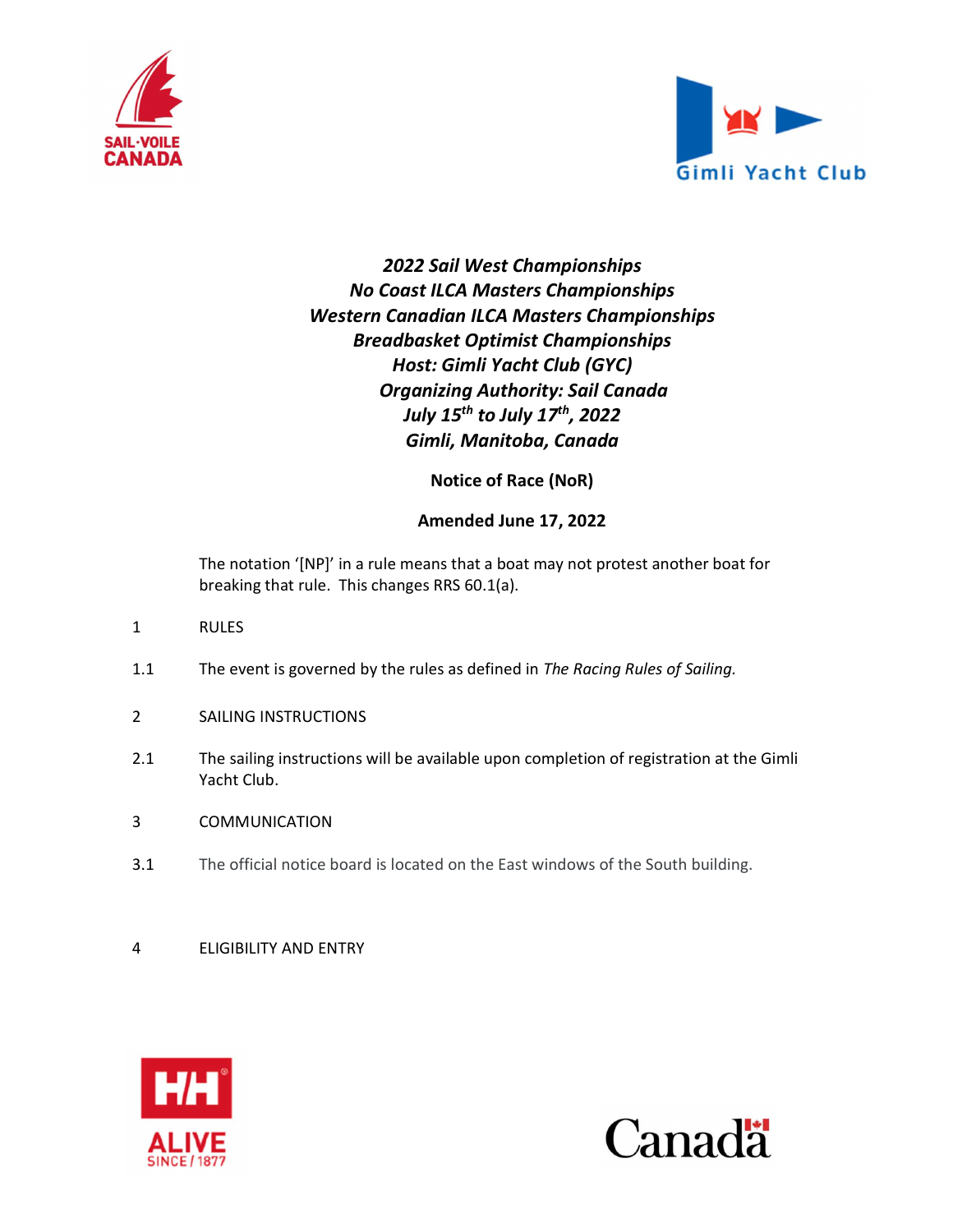- 4.1 The Sail West event is open to all boats of the ILCA 7 (Laser Standard), ILCA 6 (Laser radial), ILCA 4 (Laser 4.7), Optimist, C420, 29er and Open Class Portsmouth Handicap fleet.
- 4.2 The No Coast ILCA Masters Championship event is open to all boats of the ILCA 7 & 6 (Laser and Laser Radial) class whose skippers have reached the age of 30 by the regatta start date

All competitors must be current members of ILCA North America or their equivalent national Laser Class Association. Non-members can join the class by completing registration online at https://laser.org/about-joining.

4.3 The Western Canadian ILCA Masters Championship event is open to all boats of the ILCA 7 & 6 (Laser and Laser Radial) class whose skippers have reached the age of 30 by the regatta start date, and who reside in one of the western Canadian provinces.

All competitors must be current members of ILCA North America or their equivalent national Laser Class Association. Non-members can join the class by completing registration online at https://laser.org/about-joining.

- 4.4 All competitors must present proof of age and Sail Canada membership according to Sail Canada's Application of RRS 75 for sailor Eligibility-see Annex 1.
- 4.5 Register online, or at Gimli Yacht Club Friday, July 15th, 6:00 pm to 8:00 pm.
- 4.6 Boats may enter the event by registering online at

Event Website: https://www.regattanetwork.com/event/24220

Competitors:

https://www.regattanetwork.com/clubmgmt/applet\_registration\_form.php?regatta\_id =24220

Coaches:

https://www.regattanetwork.com/clubmgmt/applet\_registration\_form.php?regatta\_id =24554

4.7 To be considered an entry in the event, a boat shall complete all registration requirements and pay all fees.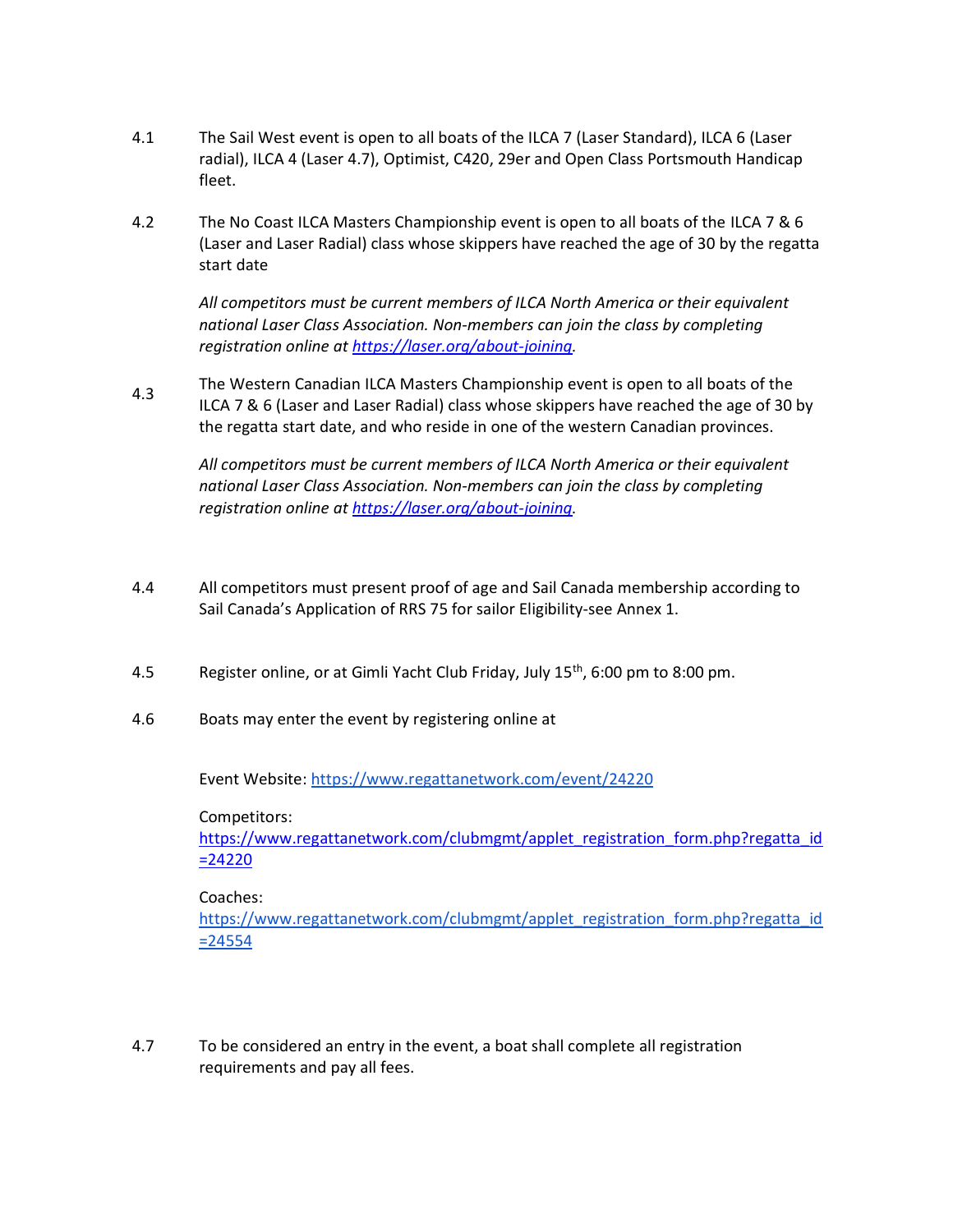### 5 FEES

5.1 Entry fees are as follows: A Continental Breakfast and light post-race lunch will be provided on Saturday and Sunday. There will be one Regatta Dinner (Saturday night). All competitors will receive a Regatta t-shirt.

| Class                                 | Early Entry Fee until June<br>20, 2022 | <b>Standard Fee</b> |
|---------------------------------------|----------------------------------------|---------------------|
| <b>No Coast ILCA Masters</b>          | \$130                                  | \$155               |
| Sail West, Single Handed              | \$130                                  | \$155               |
| Sail West, Double handed              | \$250                                  | \$300               |
| Sail West, Optimist                   | \$75.00                                | \$85                |
| Sail West, Coaches<br><b>Managers</b> | \$50                                   | \$60                |

5.2 Other fees: Extra t-shirts may be purchased.

### 7 ADVERTISING

7.1 Boats may be required to display advertising chosen and supplied by the organizing authority.

### 8 SCHEDULE

8.1 In-Person Registration:

| Date           | From        | Го   |
|----------------|-------------|------|
| <b>July 15</b> | <i>1800</i> | 2000 |

### 8.2 Dates of racing:

| Date           | <b>All Classes</b>   |  |
|----------------|----------------------|--|
| <b>July 15</b> | <b>Practice Race</b> |  |
| <b>July 16</b> | Racing               |  |
| <b>July 17</b> | Racing               |  |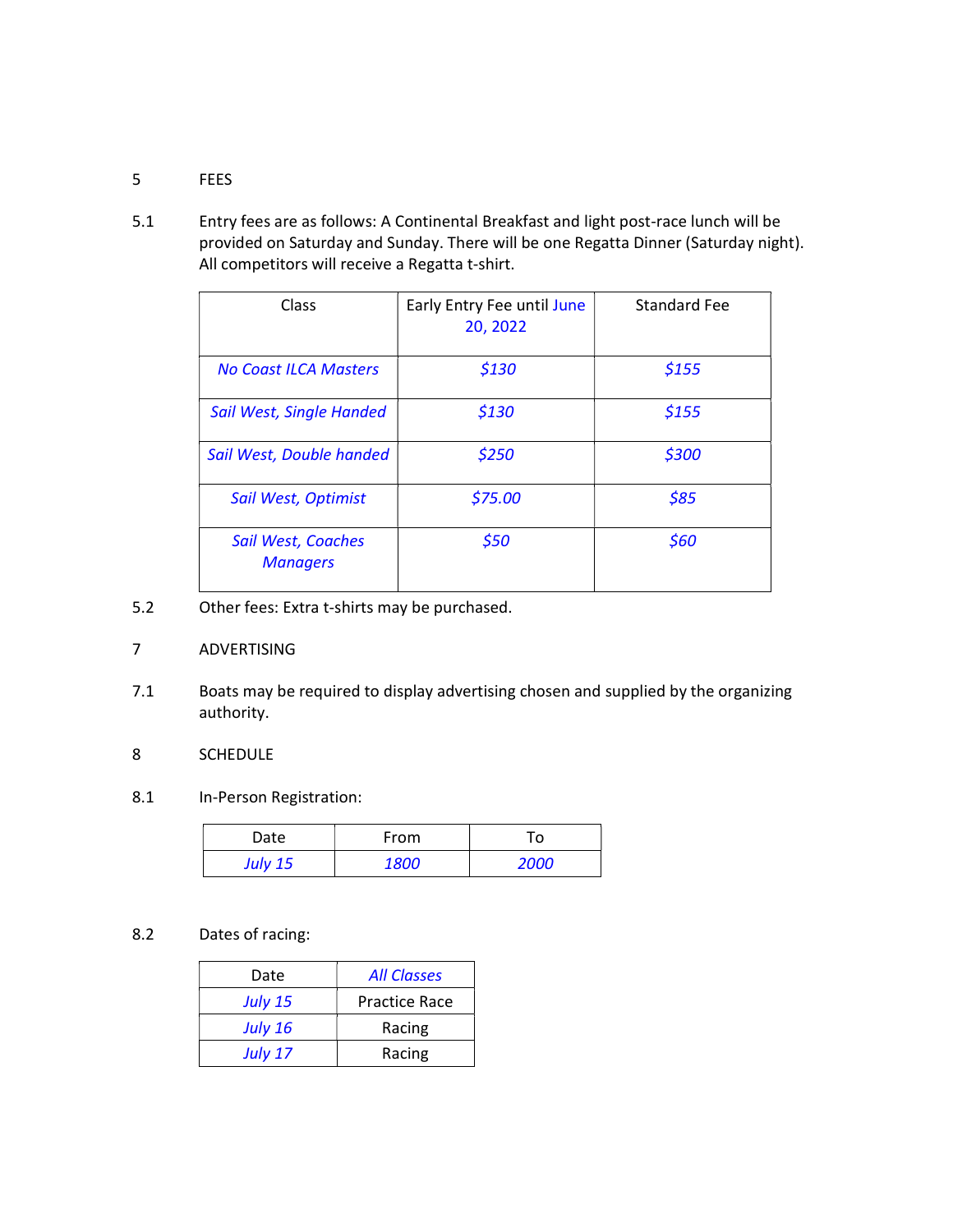Number of races:

8.3

| Class       | Number | Races per day<br>Scheduled | Races per day<br>Maximum |
|-------------|--------|----------------------------|--------------------------|
| All Classes |        |                            |                          |

- 8.4 The scheduled time of the warning signal for the practice race will be 1330. The scheduled time of the warning signal for the first race on July 16 will be 1100. The scheduled time for the warning of the first race on July 16 and 17 will be 1000.
- 8.5 On the last scheduled day of racing no warning signal will be made after 1400.

#### 9 VENUE

- 9.1 Racing will take place on the West side of lake Winnipeg, outside the town of Gimli, Manitoba.
- 10 COURSES
- 10.1 There will be two windward leeward courses with a reach finish.
- 11 PENALTY SYSTEM
- 11.1 RRS Appendix P will apply as changed by NoR 11.2.
- 11.2 RRS P2.3 will not apply and RRS P2.2 is changed so that it will apply to any penalty after the first one.

11.3 For the 29er class RRS 44.1 and P2.1 are changed so that the Two-Turns Penalty is replaced by the One-Turn Penalty.

#### 12 SCORING

12.2 The number of races scheduled is seven (7). One race is required to be completed to constitute a series.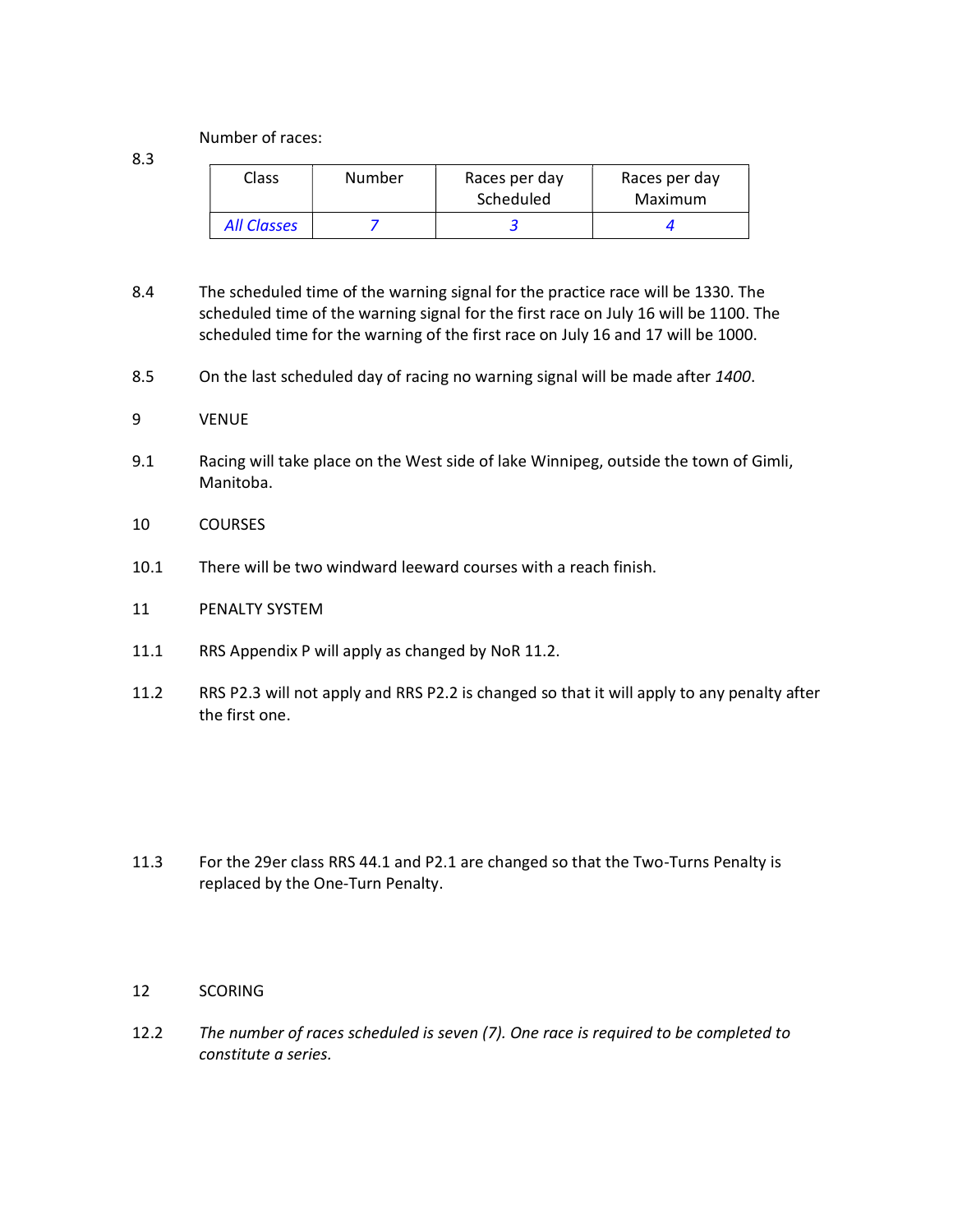12.3 When fewer than 5 races have been completed, a boat's series score will be the total of her race scores. When 5 or more races have been completed, a boat's series score will be the total of her race scores excluding her worst score.

### 14 CHARTERED OR LOANED BOATS

14.1 A chartered or loaned boat may carry national letters or a sail number in contravention of her class rules, provided that the race committee has approved her sail identification before the first race.

### 15 RISK STATEMENT

15.1 RRS 3 states: 'The responsibility for a boat's decision to participate in a race or to continue to race is hers alone.' By participating in this event each competitor agrees and acknowledges that sailing is a potentially dangerous activity with inherent risks. These risks include strong winds and rough seas, sudden changes in weather, failure of equipment, boat handling errors, poor seamanship by other boats, loss of balance on an unstable platform and fatigue resulting in increased risk of injury. Inherent in the sport of sailing is the risk of permanent, catastrophic injury or death by drowning, trauma, hypothermia or other causes.

### 16 INSURANCE

- 16.1 Each participating boat shall be insured with valid third-party liability insurance.
- 17.1 For Sail West prizes will be given as follows:
	- Sail Canada medallions and Helly Hansen prizing will be awarded in all eligible classes.
	- U17 Regional Champions in the ILCA 6 (Laser Radial), ILCA 4 (Laser 4.7) & C420 classes
	- U15 Regional Champion in the Optimist class
	- Overall Champions ILCA 7 (Laser Standard), ILCA 6 (Laser Radial), ILCA 4 (Laser 4.7), Optimist, C420, 29er, and Open classes
	- The following perpetual trophies will be awarded:
		- o Sail Canada 15 & Under Western National Sailing Championship Award
		- o Stephen M. Tupper Trophy Western Intermediate Single-Handed Winner
		- o Western Canadian ILCA 6 (Radial) Championship Trophy
		- o 18 & under ILCA 7 (Laser) Championship Trophy
		- o Western Canadian 29er Championship Trophy
	- Other prizes may be awarded.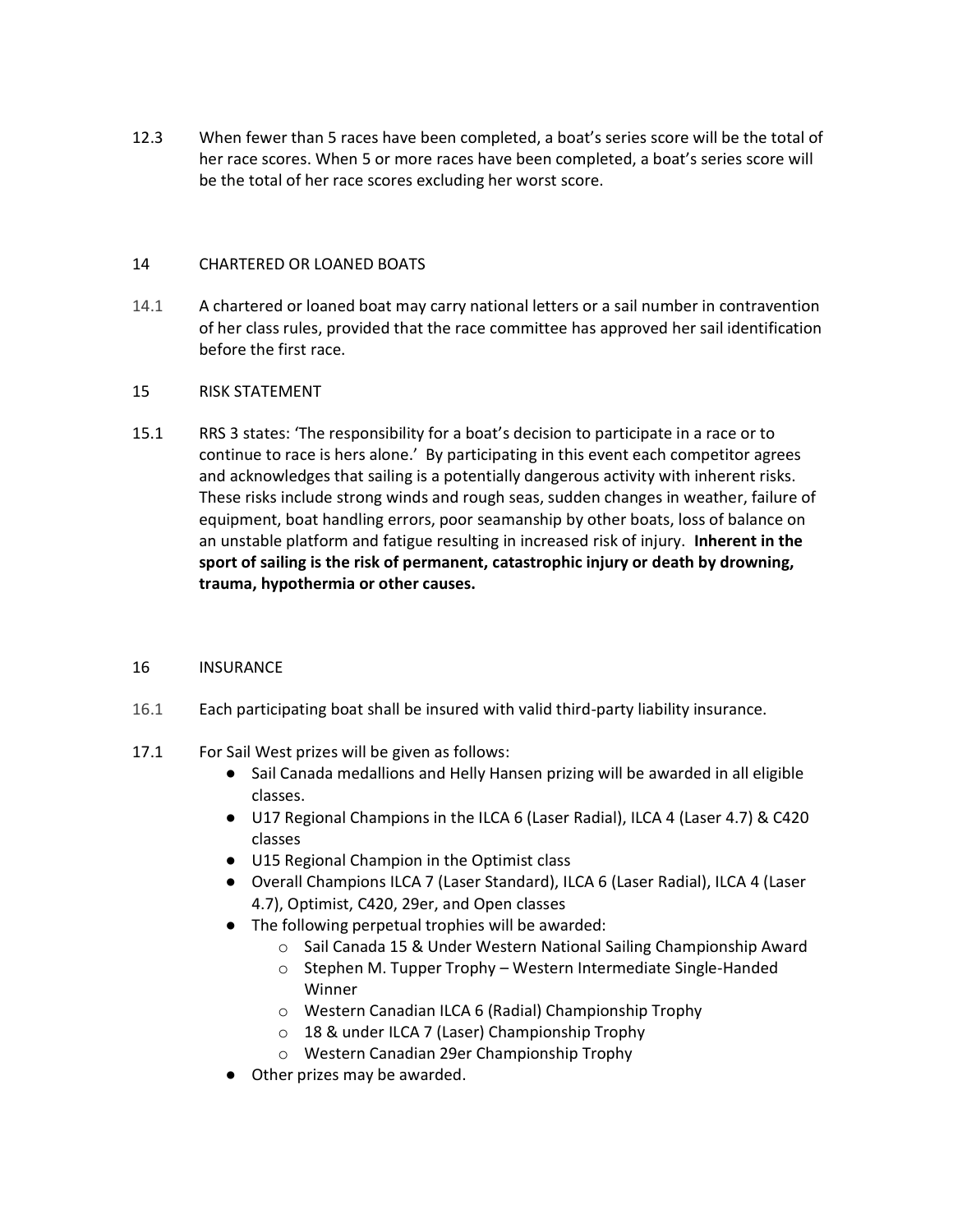- 17.2 For the No Coast ILCA Masters Championships prizes will be given as follows:
	- Prizes will be given to the overall winner (lowest score after handicap points), first woman overall, and top finishers in each of the four age divisions (in each fleet if there are two fleets).
	- The number of prizes will be adjusted to suit the number of competitors pre-registered in each division. Additional prizes may be awarded at the discretion of the organizing authority.
- 17.3 For the Western Canadian ILCA Masters Championships winners must reside in one of the western Canadian provinces.
- 18 FURTHER INFORMATION
- 18.1 For further information please contact Mike Couture email: Mike@couturecg.com.